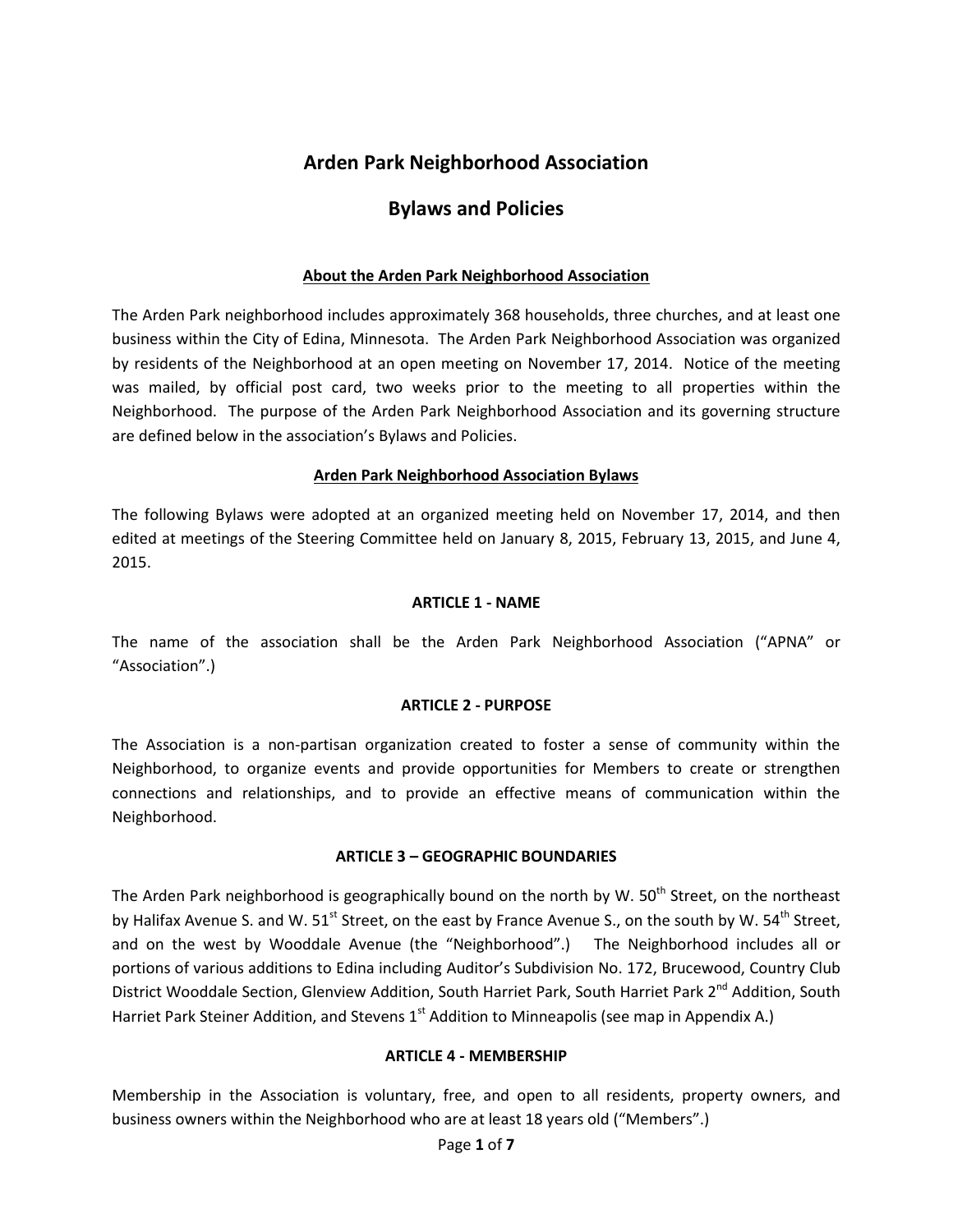Participation in Association events and activities is open to all Members; minor children of, or living with, Members; and friends of the Neighborhood interested in furthering the purpose of the Association.

## **ARTICLE 5 – STEERING COMMITTEE**

The Association shall elect five (5) Members to be active participants of the Association (the "Steering Committee".) The Steering Committee shall plan and conduct all Association meetings, take action between meetings on issues identified at the Annual Meeting, and act on time-sensitive matters with the agreement of a majority of its members. Steering Committee members shall serve, unpaid, for two (2) calendar years from their election at an Annual Meeting. Whenever possible, the Steering Committee shall attempt to stagger the terms of its members to ensure continuity within the committee.

The Steering Committee has the ability to establish and appoint any such additional committees it deems necessary to properly support the functions of the Association.

A Steering Committee member may be relieved of their duties by a majority vote of the Steering Committee or at a special meeting or Annual Meeting by a two-thirds vote of Members present and voting.

A Steering Committee member who misses three (3) consecutive Steering Committee meetings, without prior notice, will be deemed to have resigned from the Steering Committee.

A Steering Committee member who is no longer a Member must resign from the Steering Committee.

A Steering Committee member may resign from the committee by giving written notice to the committee.

In the event of a vacancy on the Steering Committee, the Steering Committee shall appoint another Member to the committee for the remainder of the vacated term.

## **ARTICLE 6 - MEETINGS**

A meeting of the Association shall be held in September of each year (the "Annual Meeting.") The date, time, and location of the meeting shall be determined by the Steering Committee and notice of the Annual Meeting shall be provided to Members, in accordance with Association Policies, at least two weeks prior to the meeting. The business of the Annual Meeting will be determined by the Steering Committee to include election of new Steering Committee members, discussion of Neighborhood concerns and issues, and planning of Neighborhood events.

General or special meetings may be called by the Steering Committee. Notice of these meetings shall be provided to Members, in accordance with Association Policies, at least two weeks prior to the meeting.

Steering Committee and/or other subcommittee meetings shall be held on dates, times, and places as determined by the respective committees.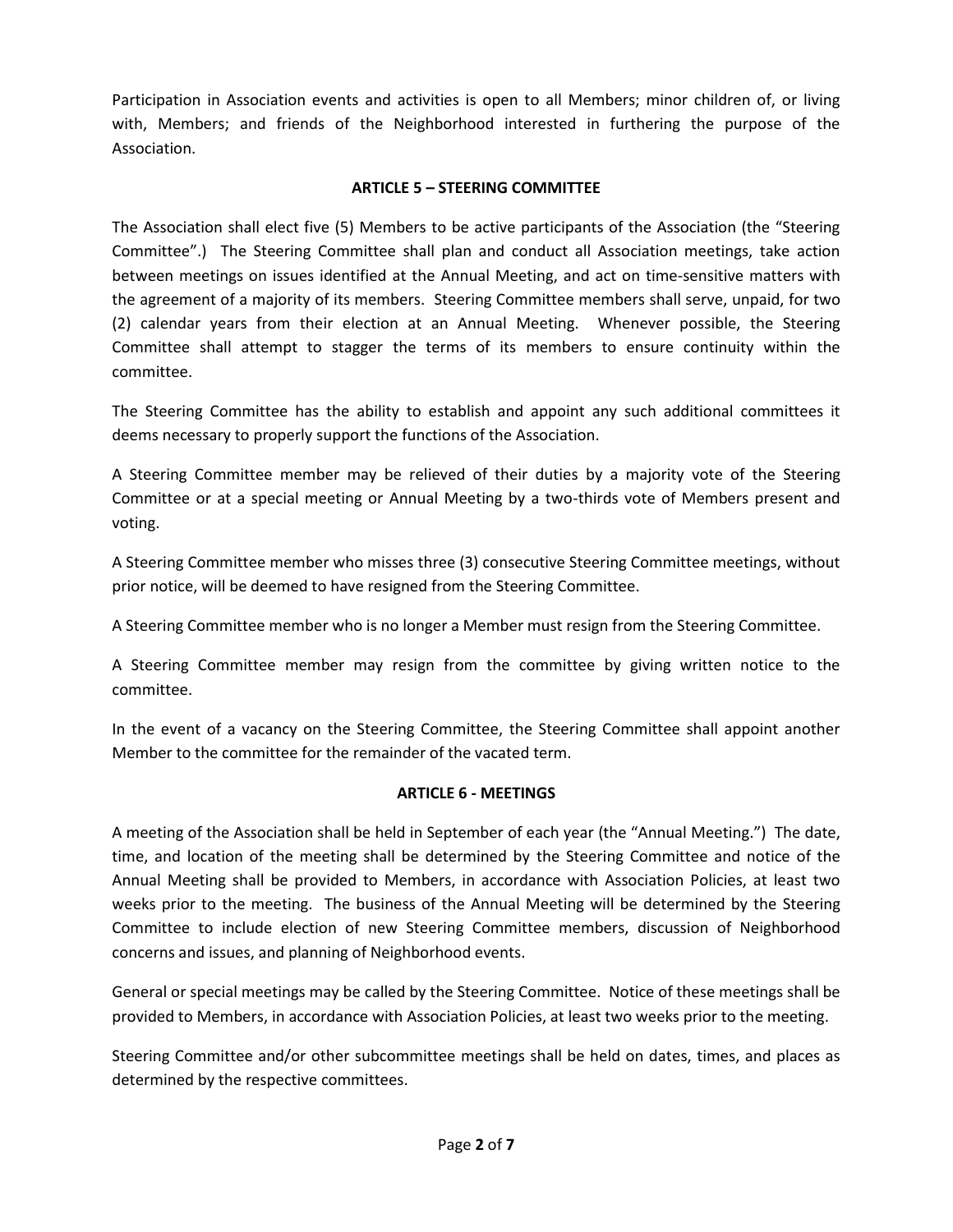The Steering Committee shall designate one of its members to keep minutes of its meetings, and all meetings of the Association, and shall make such minutes available to Members at the Annual Meeting or upon request.

## **ARTICLE 7- VOTING**

All actions of the Association and the Steering Committee shall be decided by a majority vote of those Members present and voting. Voting by proxy is not allowed. However, in the case of a predefined issue, a Member's vote may be submitted on a written and signed statement that is brought to an Annual Meeting, special meeting, or general meeting by another Member. At least three (3) Members are required for a quorum.

Any property owned by a legal entity (i.e. other than in an individual(s) name) shall be limited to one vote for said property.

## **ARTICLE 8 – AMENDMENT OF BYLAWS**

These Bylaws may be amended at an Annual Meeting of the Association by a two-thirds vote of those Members present and voting.

### **ARTICLE 9 – NONDISCRIMINATION**

The Arden Park Neighborhood Association will not discriminate with regard to membership or participation and/or treatment of Members or non-members based on any factor including, but not limited to age, color, creed, disability, family status, gender, gender identity, marital status, national origin, parental status, political beliefs, political party, race, religion, sexual orientation, or socioeconomic status.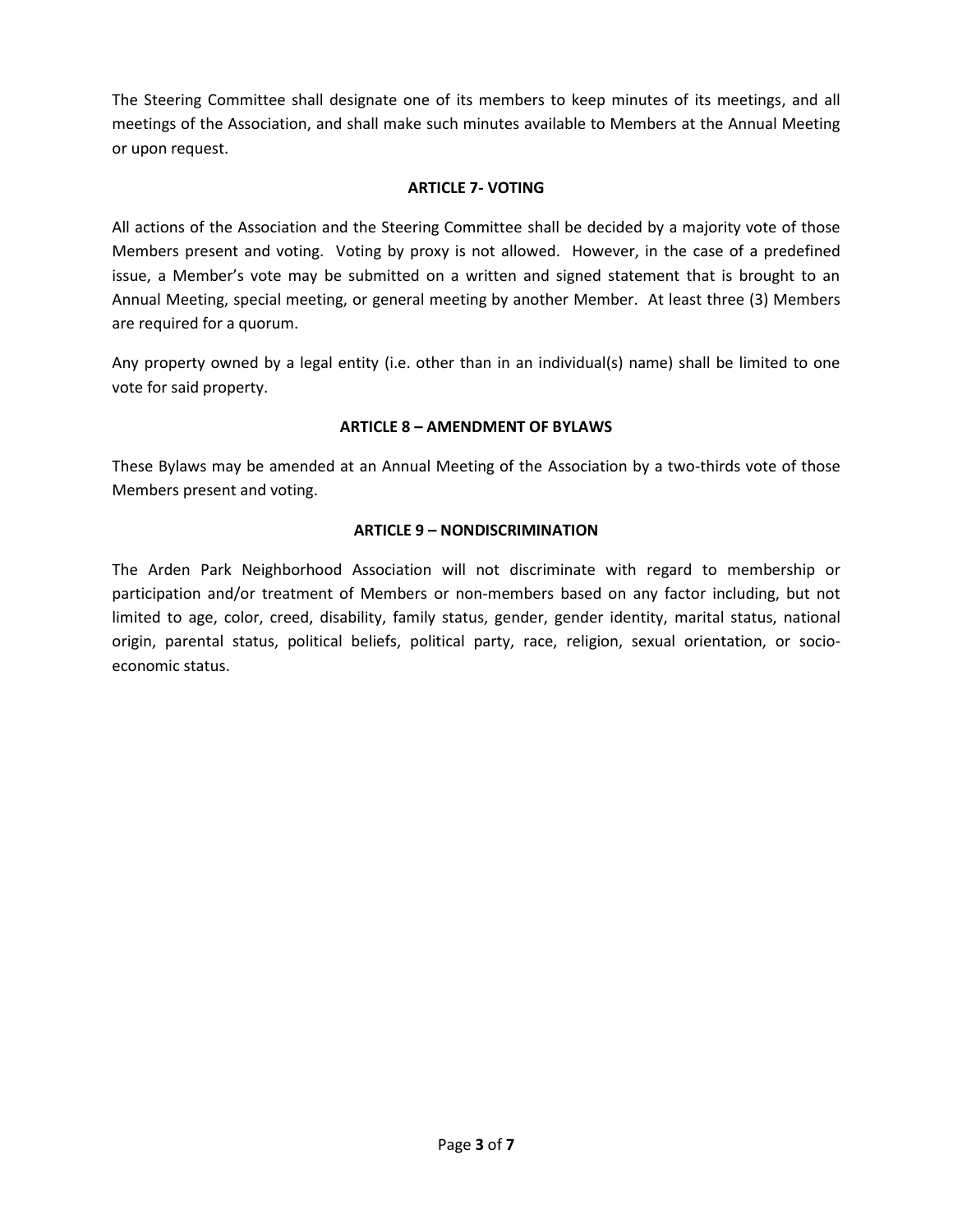### **Arden Park Neighborhood Association Policies**

The following policies ("Policies") were developed and approved by the APNA Steering Committee and may be amended, as necessary, by the APNA Steering Committee.

#### **USE OF THE NAME**

Neither the Arden Park Neighborhood Association name nor the APNA name may be used in connection with solicitation for donation, whether financial or in-kind, or be used in connection with another group, organization, or event without the prior approval of the Steering Committee.

#### **FUNDS**

The APNA will not charge membership dues.

The Steering Committee shall establish and maintain a deposit account in order to accept, hold, and dispense monetary donations. These funds, with the prior approval of the Steering Committee, may be used for furthering the purpose of the APNA. The Steering Committee shall appoint a Treasurer and a co-signor to administer these funds.

#### **DIRECTORY**

The Steering Committee shall maintain a list of APNA Members ("Directory".) Friends of the Neighborhood interested in furthering the purpose of the Association may request to be included in the Directory.

The Directory will include the names and street addresses of Members and friends of the Neighborhood who have requested to be included in the Directory. The Directory will also include phone numbers and/or email addresses for Members and friends who have given the Association permission to include these items.

**The Directory shall be used exclusively for official APNA business and no Member, friend, or participant of the APNA shall give, trade, or sell the Directory, or any information contained therein, to any individual, group, organization, or entity.**

#### **CONFIDENTIALITY**

Every effort shall be made to insure that contact information is NOT shared outside of the APNA without a Members' express permission.

## **NOTICES**

The Steering Committee shall provide notices of APNA meetings and events via email, flyers, posting on the APNA website (if one exists), and/or yard signs placed throughout the Neighborhood.

#### **EMAIL**

The Steering Committee shall appoint an email administrator to: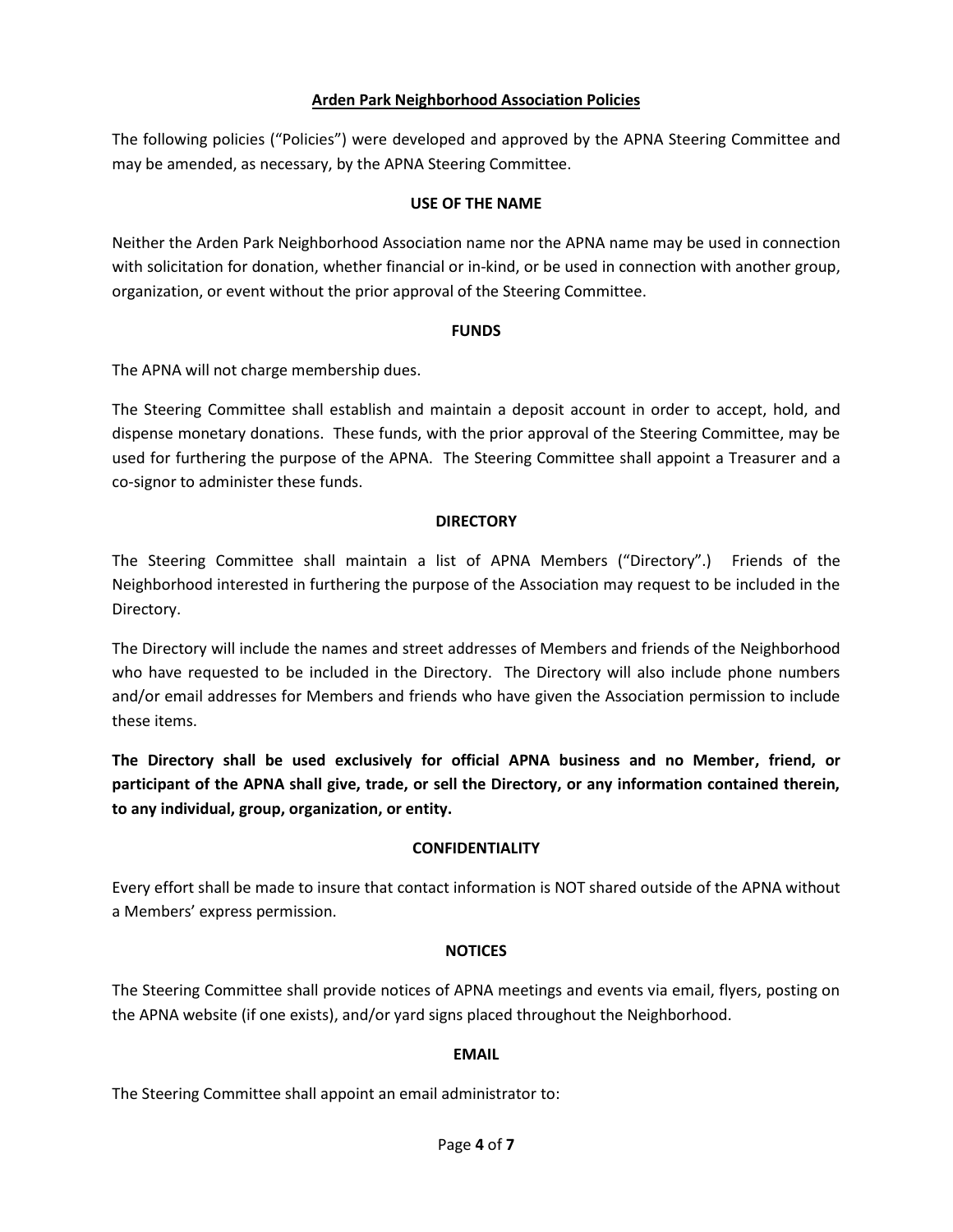- 1. Maintain the APNA Member and participant email list,
- 2. Maintain the APNA email account,
- 3. Check the APNA email account at least once per week,
- 4. Respond to email inquiries and/or forward to appropriate person for response,
- 5. Write, compile, or otherwise prepare content for broadcast emails,
- 6. Distribute broadcast emails in accordance with all relevant APNA Policies and guidelines,
- 7. Seek Steering Committee approval for any email content about which the email administrator is uncertain, and
- 8. Record and honor requests to opt out of receiving broadcast emails.

The email administrator may send a broadcast email to the APNA Member and participant email list provided the email is regarding:

- 1. A meeting of the APNA,
- 2. An event sponsored or cosponsored by the APNA,
- 3. An event held in the Neighborhood that is open to all APNA Members and participants,
- 4. Notice of an event, action, or information regarding an issue related to the interests of the Neighborhood and civic in nature,
- 5. Public safety information sent to the APNA by the City of Edina or another governmental agency, or
- 6. News or information related to Steering Committee or subcommittee activities, including invitations to participate in surveys and/or provide feedback on specific issues related to the Neighborhood.

The following guidelines shall apply to all broadcast emails:

- 1. Broadcast emails will be sent to the APNA email account with BCC to Members and participants to protect privacy of all recipients,
- 2. Content should be timely; time-sensitive content should be emailed well enough in advance of the meeting or event in order to give recipients reasonable notice,
- 3. Content should not state an opinion or imply an endorsement that has not been expressly agreed to by the Steering Committee, and
- 4. Sending multiple emails over a short time period will be avoided; content will be collected, as much as possible, and sent in a single email.
- 5. Requests to opt-out of broadcast email messages will be recorded and honored.

The following general guidelines shall apply to the email system:

- 1. The APNA email address shall be [ArdenParkNA@gmail.com,](mailto:rdenParkNA@gmail.com)
- 2. A change of the APNA email address or email system requires prior approval of the Steering Committee,
- 3. The email administrator and at least one designated member of the Steering Committee shall have a current copy of the master email list,
- 4. The email administrator and at least one designated member of the Steering Committee shall have the password to the email system, and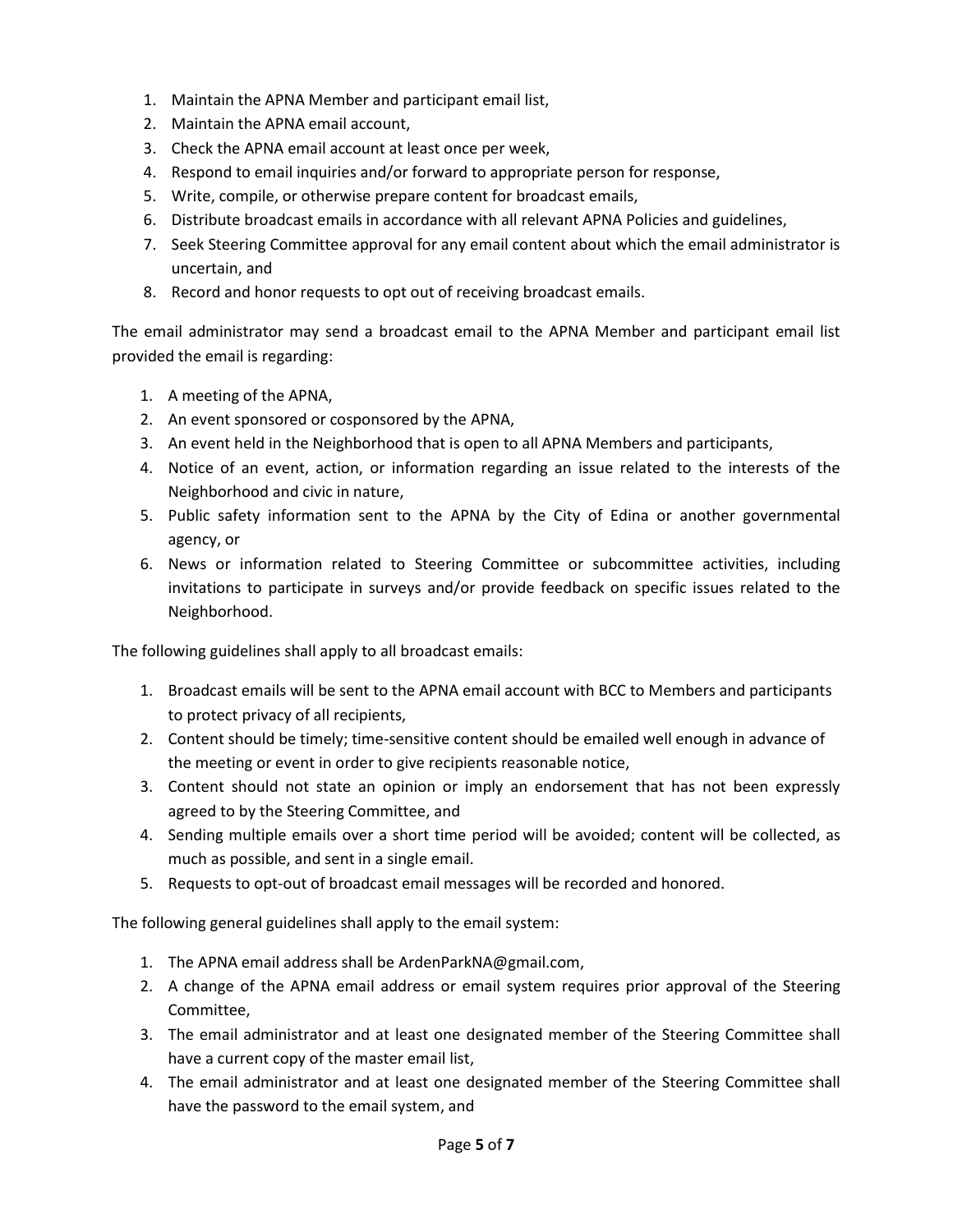5. The email list will be not be published, shared, or distributed, except in accordance with these Policies.

Emails to Steering Committee and/or subcommittee members will include the email addresses of all committee and/or subcommittee members to facilitate communication.

### **APNA FLYER DELIVERY**

Flyers may be distributed, with the prior approval of the Steering Committee, to publicize APNA meetings, events, or other activities supported by the APNA.

Flyers shall be hand-delivered by APNA volunteers to every household, church, and business in the Neighborhood.

Flyers are not intended to be mailed. Flyers will not be addressed to recipients or otherwise be in mailable condition.

Volunteers may not place flyers in mailboxes.

If a volunteer determines there is no place to leave a flyer at a household, that household may be skipped.

#### **PARLIAMENTARY AUTHORITY**

The rules contained in the current edition of Robert's Rules of Order Newly Revised shall govern the Association in all cases to which they are applicable and in which they are not inconsistent with these Bylaws and Policies and any special rules of order the APNA may adopt.

#### **CONFLICT OF INTEREST**

Members of the Steering Committee are responsible for administering the affairs of the Association prudently and honestly while using their best judgment, skill, and care for the sole benefit of the Association. Steering Committee members shall not use their role with the Association for personal gain or benefit. Any suspected or reported abuses shall be reviewed and, if necessary, acted upon by the Steering Committee.

## **FIDUCIARY RESPONSIBILITIES**

Members of the Steering Committee should be personally committed to the purpose of the organization and willing to volunteer sufficient time and resources to help further the purpose of the organization and to fulfill their fiduciary responsibilities.